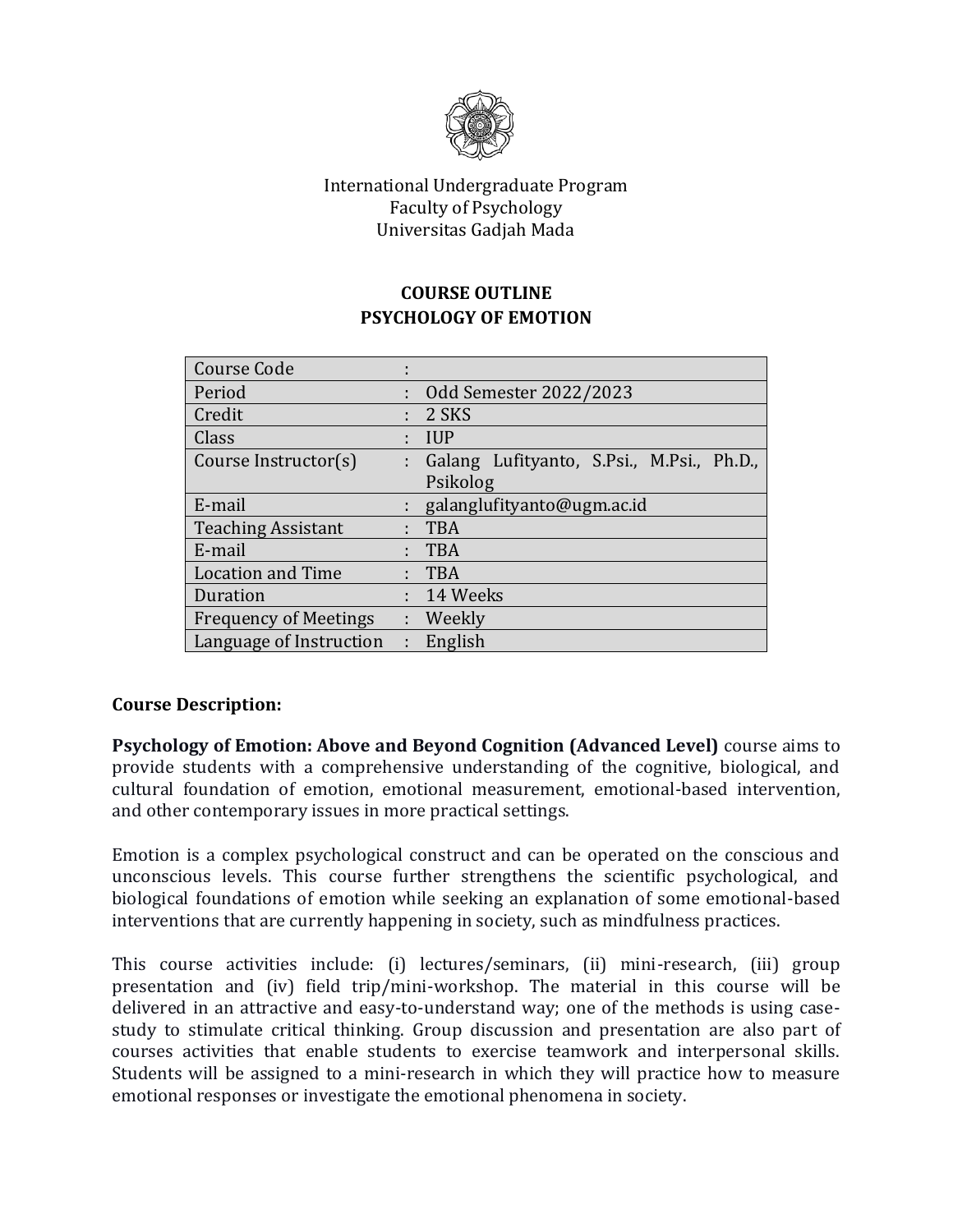## **Learning Outcomes:**

At the end of the course, students should be able to:

- 1. Understand and explain the mechanism of emotion from biological, psychological, and cultural perspectives.
- 2. Analyze emotional phenomena using scientific principles.
- 3. Measure emotional responses and conduct investigation using rigorous scientific methodology.
- 4. Utilize emotional-based intervention to improve quality of life

## **Course Time Table:**

| <b>Week</b>                        | <b>Topics</b>                               | <b>Learning Method</b>   |  |  |  |
|------------------------------------|---------------------------------------------|--------------------------|--|--|--|
| $\mathbf{1}$                       | Understanding Biological and Psychological  | 1. Lecture.              |  |  |  |
|                                    | <b>Foundation of Emotion</b>                | 2. Video.                |  |  |  |
|                                    |                                             | Discussion.<br>3.        |  |  |  |
|                                    |                                             |                          |  |  |  |
| $\overline{2}$                     | The Dynamics Coupling between Emotion &     | 1. Lecture.              |  |  |  |
|                                    | <b>Logical Thinking</b>                     | 2. Case-Study            |  |  |  |
|                                    |                                             | 3. Discussion.           |  |  |  |
|                                    |                                             |                          |  |  |  |
| 3                                  | <b>Emotion &amp; Consciousness</b>          | 1. Lecture.              |  |  |  |
|                                    |                                             | 2. Case-Study            |  |  |  |
|                                    |                                             | 3. Discussion.           |  |  |  |
| $\overline{4}$                     | <b>Emotional Distraction &amp; Disorder</b> | 1. Lecture               |  |  |  |
|                                    |                                             | Case-study.<br>2.        |  |  |  |
|                                    |                                             | Discussion<br>3.         |  |  |  |
| 5                                  | <b>Emotion: Cross-Cultural Rituals</b>      | 1. Group Presentation.   |  |  |  |
|                                    |                                             | 2. Discussion.           |  |  |  |
|                                    |                                             |                          |  |  |  |
| 6                                  | Measuring Emotion: Subjective Experience    | 1. Lecture.              |  |  |  |
|                                    | versus Objective Measures                   | 2. Discussion.           |  |  |  |
|                                    |                                             | 3. Individual Assignment |  |  |  |
| 7                                  |                                             |                          |  |  |  |
|                                    | <b>Emotional Intelligence</b>               | 1. Lecture.<br>2.        |  |  |  |
|                                    |                                             | Discussion.              |  |  |  |
| <b>Mid-Term Examination:</b>       |                                             |                          |  |  |  |
| Closed-book, paper and pencil test |                                             |                          |  |  |  |
| 8                                  | <b>Emotion Regulation</b>                   | 1. Lecture.              |  |  |  |
|                                    |                                             | Discussion.<br>2.        |  |  |  |
|                                    |                                             | Mini-Research<br>3.      |  |  |  |
|                                    |                                             | Assignment               |  |  |  |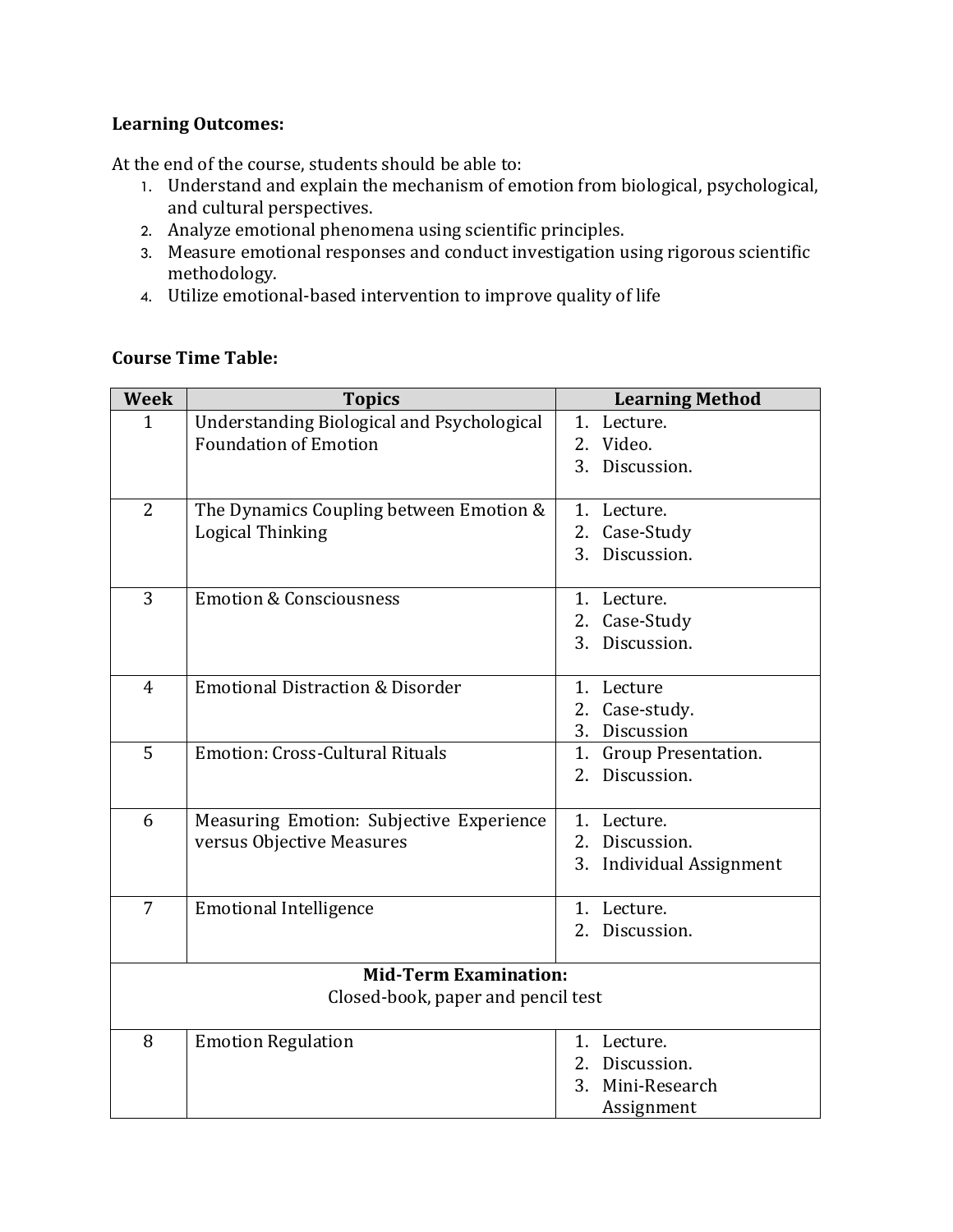| 9                                    | <b>Guest Lectures: Mindfulness</b>              | Lecture.                        |  |  |  |
|--------------------------------------|-------------------------------------------------|---------------------------------|--|--|--|
|                                      |                                                 | <b>Discussion</b>               |  |  |  |
| 10                                   | Mini Workshop: Mindfulness Therapy              | 1. Workshop                     |  |  |  |
|                                      |                                                 | 2. Discussion                   |  |  |  |
|                                      |                                                 |                                 |  |  |  |
| 11                                   | of<br>Emotion:<br>Contemporary<br>Issues        | 1. Group Presentation           |  |  |  |
|                                      | Intrapersonal (emotion within oneself)          | 2. Discussion.                  |  |  |  |
|                                      |                                                 |                                 |  |  |  |
| 12                                   | of<br>Emotion:<br>Contemporary<br><i>Issues</i> | <b>Group Presentation</b><br>1. |  |  |  |
|                                      | Interpersonal (emotion among people)            | Discussion.<br>2 <sub>1</sub>   |  |  |  |
|                                      |                                                 |                                 |  |  |  |
| 13                                   | Mini-Research Presentation (1)                  | <b>Individual Presentation</b>  |  |  |  |
| 14                                   | Mini-Research Presentation (2)                  | Individual Presentation         |  |  |  |
| <b>READING WEEK</b>                  |                                                 |                                 |  |  |  |
|                                      |                                                 |                                 |  |  |  |
| <b>FINAL EXAMINATION</b>             |                                                 |                                 |  |  |  |
| (Closed-Book, paper and pencil test) |                                                 |                                 |  |  |  |

## **Required Readings:**

- 1. Szanto, T., & Landweer, H. (Eds.). (2020). *The Routledge Handbook of Phenomenology of Emotion*. Routledge.
- 2. Power, M., & Dalgleish, T. (2015). *Cognition and emotion: From order to disorder*. Psychology Press.
- 3. De Houwer, J., & Hermans, D. (Eds.). (2010). *Cognition and emotion: Reviews of current research and theories*.
- 4. Additional reading will be assigned by both the instructor and students as the lecturers progress.

## **Course Assessment:**

The final grade of the module will be compiled proportionally from the components below:

- 1. Final Exam : 20%
- 2. Mid-term Exam : 20%
- 3. Individual Mini-Research : 30%
- 4. Group Presentation : 30%

## **Attendance Policy:**

Attending to lecture demonstrate students learning commitments. As compliance to the Faculty Academic Regulation, students should attend to 75% of the total lectures, otherwise permission to attend final examination will be denied, leading to unsatisfactory grade obtained for this module.